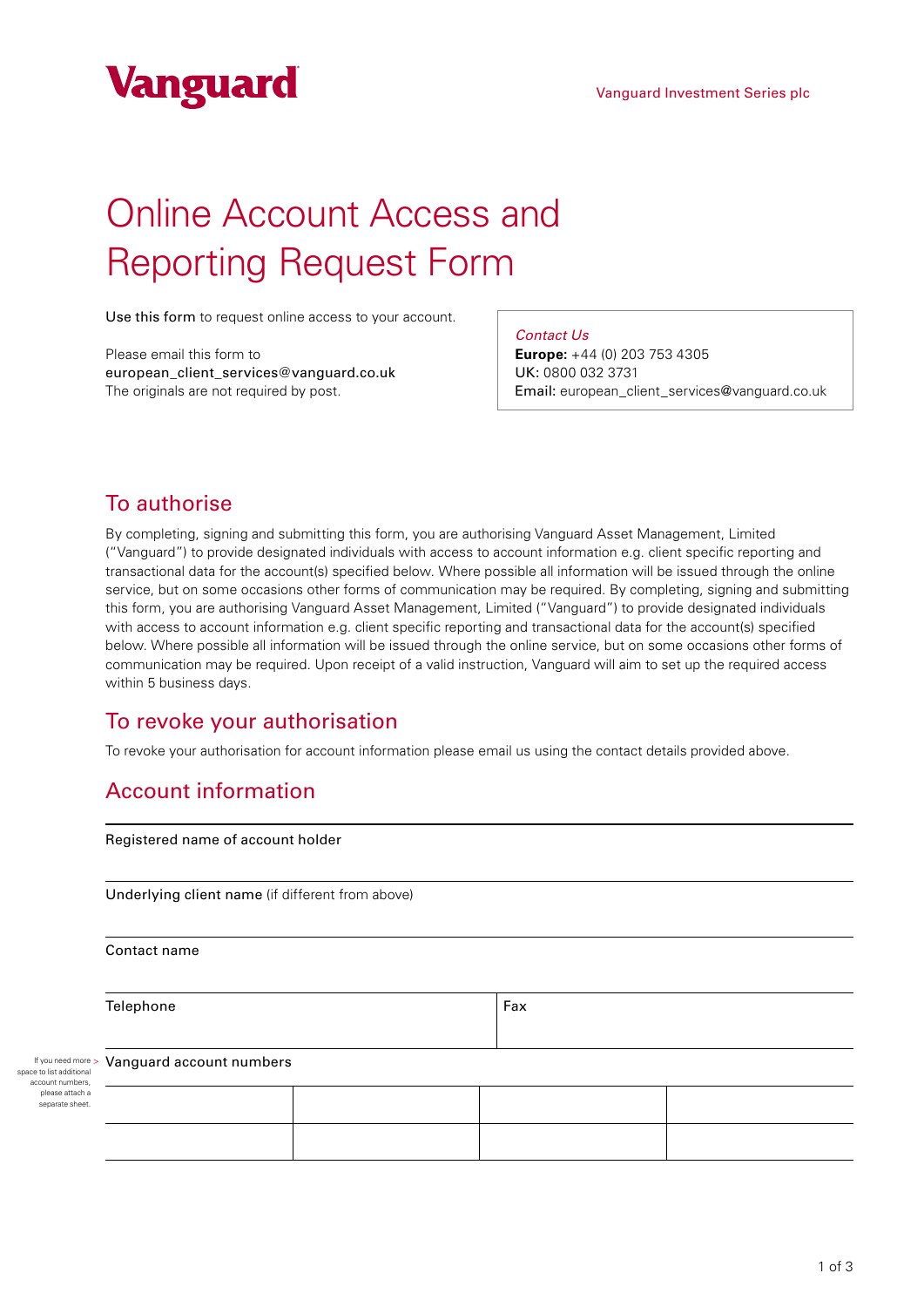# Online user information

Once set up, the below users will receive two emails detailing their temporary username and password.

| First name | Family name |  |
|------------|-------------|--|
| Email      |             |  |
| First name | Family name |  |
| Email      |             |  |
| First name | Family name |  |
| Email      |             |  |
|            |             |  |

Please tick the following box if you wish for the user information provided above to override all existing users that are currently set up for the accounts listed above.  $\square$ 

### Appointing an authorised representive

Please complete this section if you wish to appoint an authorised representative. The authorised representative will then be able to complete and sign any future online and/or reporting requests on behalf of the authorised signatories.

|                        | Name (Please type or print) |                   |  |
|------------------------|-----------------------------|-------------------|--|
| Please sign<br>here. > | Signature                   | Date (dd/mm/yyyy) |  |
|                        | Email                       | Telephone         |  |

# Authorisation

This form must be signed by a previously appointed authorised representative, or two authorised signatories.

Vanguard may require you to provide a copy of your companies Autorised Signatory List.

By signing this application form, the signer represents that:

- (i) They authorise Vanguard Asset Management to provide the individuals specified under the 'Online User Information', to access the Vanguard online service and the information that it contains on your accounts;
- (ii) They will notify Vanguard Asset Management of any changes to the personnel authorised to view this information, in particular, if these persons have left its organisation or no longer represent it;
- (iii) They will agree to indemnify, defend and hold Vanguard harmless from and against any losses your firm suffers (including attorneys' fees) through the use of the Vanguard online service, except when Vanguard is responsible for those losses due to its intentional misconduct;
- (iv) The Account Holder will ensure there are measures in place to prevent authorised online users from sharing log on details with persons who are not authorised users;
- (v) The Account Holder acknowledges and agrees that Vanguard will have no liability for any loss or damage suffered or incurred by the account holder or any of its authorised representatives, through the use of the online service including, but not limited to, any access by persons who are not authorised online users.